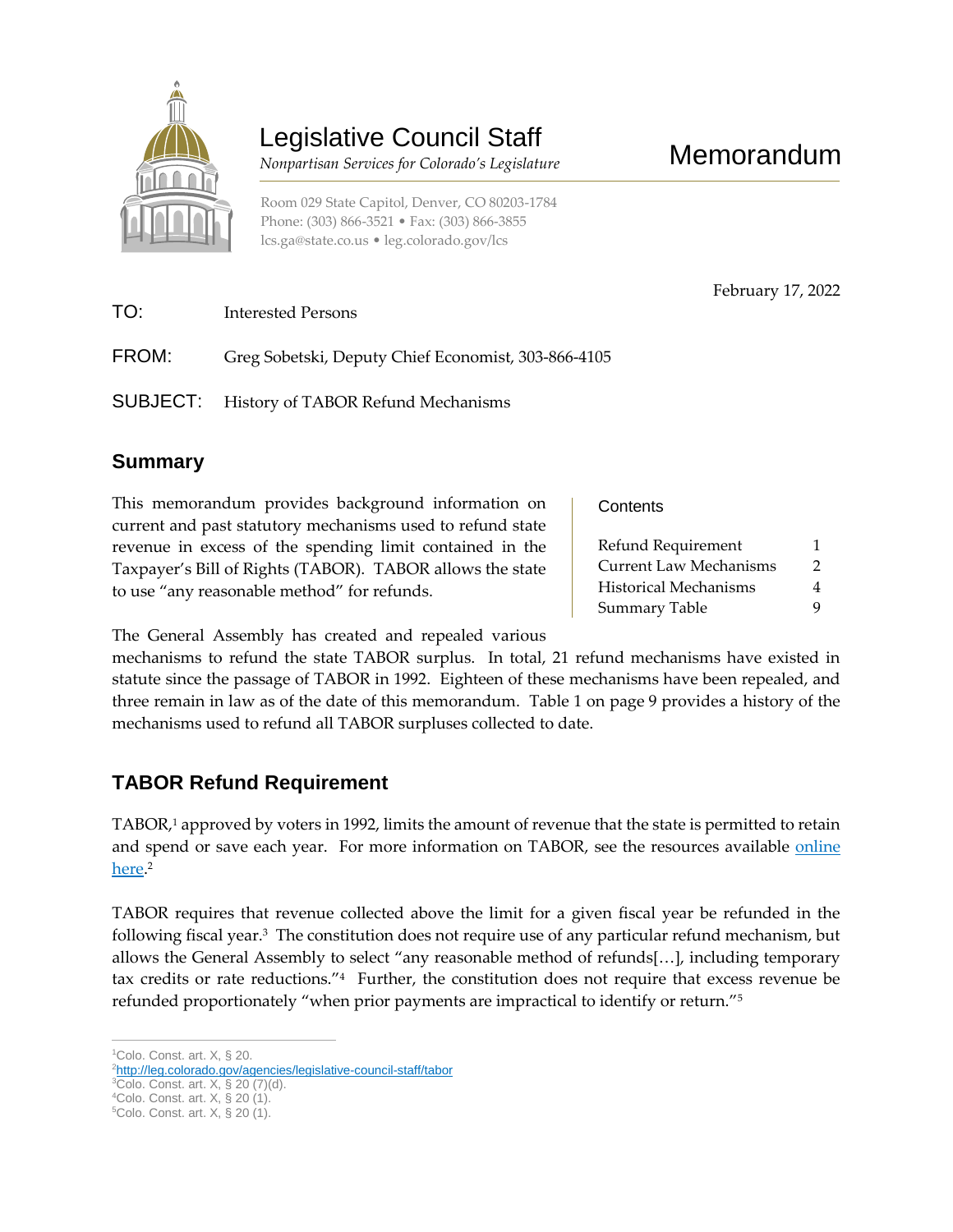The General Assembly has enacted a total of 21 refund mechanisms since TABOR's adoption in 1992, of which three remain in current law. Senate Bill 10-212 repealed most other TABOR refund mechanisms in law at the time of its passage in 2010. Since then, the earned income tax credit became a permanent tax credit in 2016 and is no longer used as a TABOR refund mechanism, and the property tax exemption reimbursement mechanism was added to state law in 2017. Descriptions of current and past TABOR refund mechanisms are included below. Table 1 on page 9 provides a history of mechanisms used to refund all TABOR surpluses collected to date.

### **TABOR Refund Mechanisms in Current Law**

There are three TABOR refund mechanisms in current state law:

- the property tax exemption reimbursement mechanism;
- the temporary income tax rate reduction; and
- the six-tier sales tax refund mechanism.

Figure 1 shows the order in which these mechanisms are used. For information about the current outlook for refunds and the mechanisms expected to be used, see the "TABOR Outlook" section of the [current Legislative Council Staff economic and revenue forecast.](http://leg.colorado.gov/EconomicForecasts) 6

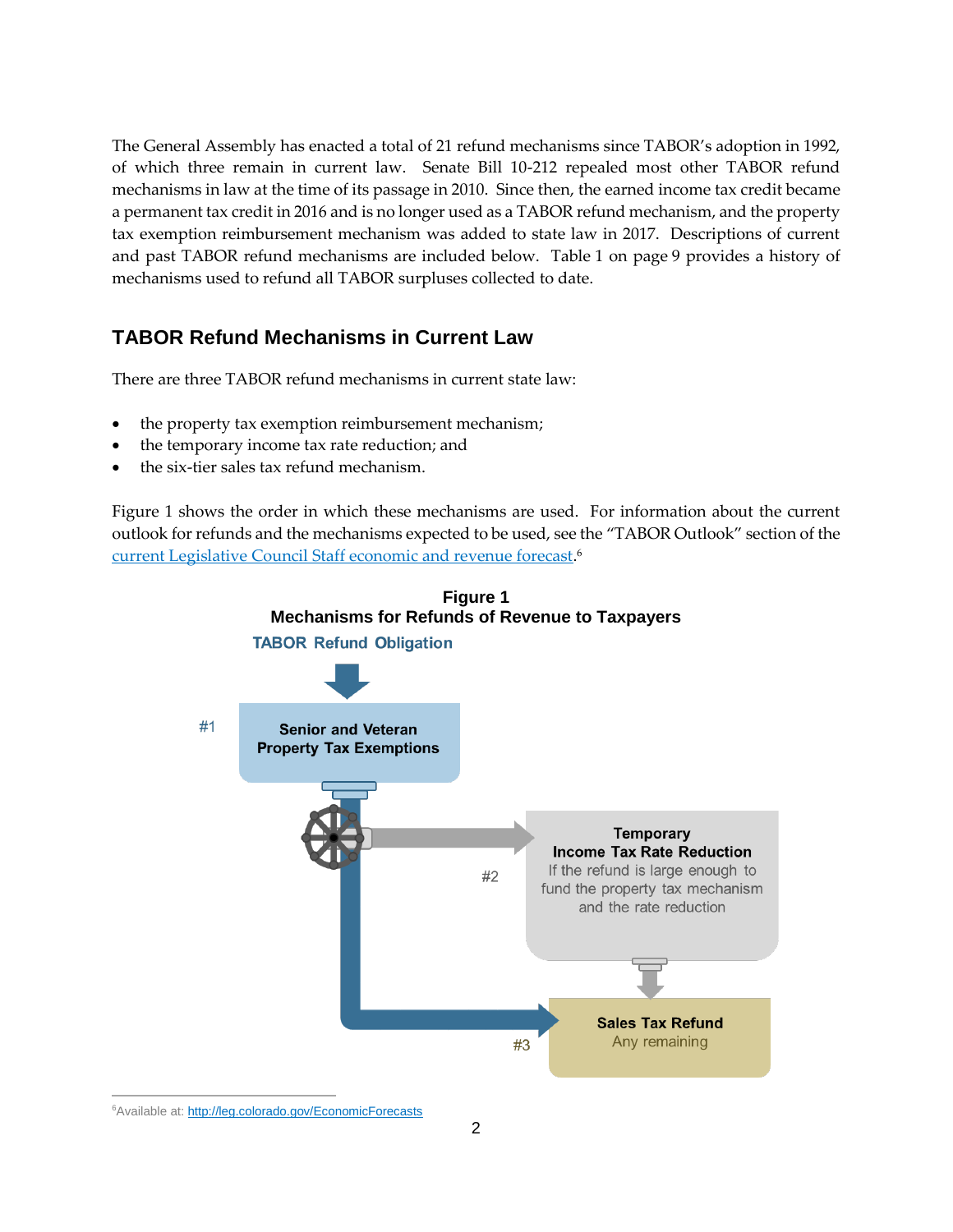**Property tax exemption reimbursement mechanism.** Article X, Section 3.5, of the Colorado Constitution allows a property tax exemption for qualifying seniors and veterans with a service-connected disability. The constitutional provision by default exempts 50 percent of the first \$200,000 of the senior or veteran's primary residence from taxation. The state is required to reimburse local governments from the state General Fund for their property tax loss resulting from the exemption.

Beginning in FY 2017-18 under Senate Bill 17-267, excess revenue is first refunded via reimbursements to local governments equal to the amount of property tax revenue they lose as a result of the property tax exemptions for seniors and disabled veterans.<sup>7</sup> The amount refunded via this mechanism is the lesser of actual reimbursements or the total refund obligation.

In years when the state incurs a refund obligation less than the required reimbursement, only the portion of the reimbursement equal to the refund obligation is accounted as a TABOR refund. This portion is paid from General Fund revenue set aside in the year when the TABOR surplus was collected. The remaining portion of the reimbursement is financed from revenue collected in the fiscal year when the reimbursement is paid. For example, the bulk of the FY 2017-18 refund obligation was refunded in FY 2018-19 via reimbursements to local governments for exemptions allowed for the 2018 property tax year, while the remaining amount of the exemption was paid from FY 2018-19 General Fund revenue.

In years when the state incurs a refund obligation that exceeds the required reimbursement, the entire amount is accounted as a TABOR refund. A portion of the FY 2018-19 refund obligation was refunded this way, and a portion of the FY 2020-21 refund obligation will be refunded this way.

**Temporary income tax rate reduction.** The temporary income tax rate reduction refunds revenue via a temporary reduction in the state income tax rate from 4.55 percent to 4.50 percent for individual and corporate income taxpayers.<sup>8</sup> The income tax rate reduction is triggered if and only if the refund obligation exceeds the amount of the property tax reimbursement mechanism by at least the amount of the reduction in revenue expected to result from the reduction in the income tax rate.

When triggered, the income tax rate is reduced in the tax year following the fiscal year in which excess revenue is collected. For example, the reduction was triggered in FY 2018-19, causing the income tax rate to be reduced for tax year 2019. It returned to the usual rate, 4.55 percent, in tax year 2020, because the rate reduction was not triggered for that year. The temporary income tax rate reduction was created under House Bill 05-1194 and was first used in 2019.

**Six-tier sales tax refund mechanism.** The six-tier sales tax refund<sup>9</sup> refunds any excess amount outstanding after the payment of refunds via the property tax reimbursement mechanism and, if triggered, the temporary income tax rate reduction. While this mechanism refunds sales tax revenue, it appears on income tax forms and the amount refunded is based on the taxpayer's adjusted gross income (AGI).

 $\overline{a}$ <sup>7</sup>Section 39-3-209, C.R.S.

<sup>&</sup>lt;sup>8</sup>Section 39-22-627, C.R.S. The state's usual income tax rate was reduced from 4.63 percent to 4.55 percent for 2020 and later years under Proposition 116, approved by voters at the 2020 General Election.

<sup>&</sup>lt;sup>9</sup>Sections 39-22-2001, 39-22-2002, and 39-22-2003, C.R.S.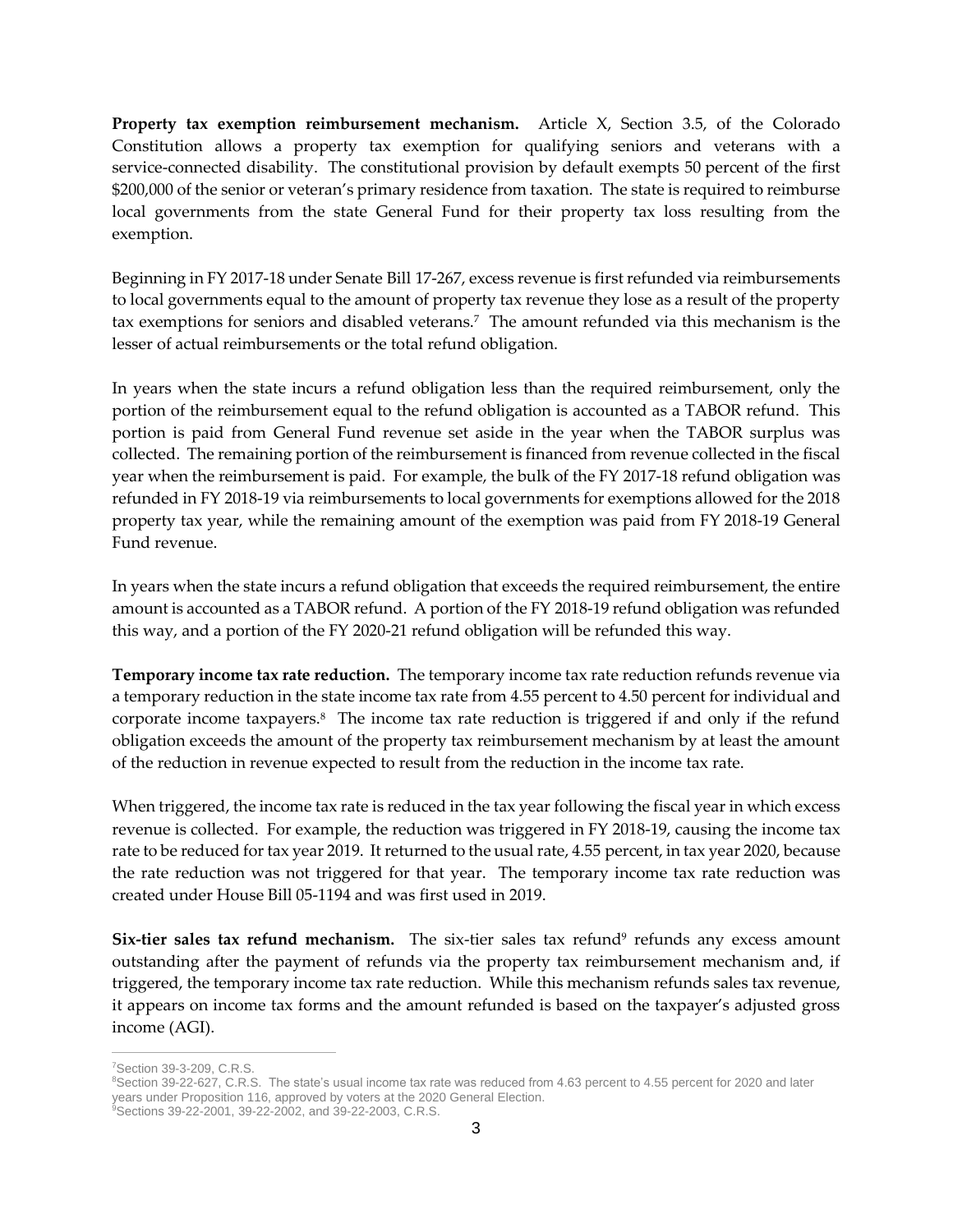The mechanism grants taxpayers a refund according to where their AGI falls among six tiers. When the amount to be refunded via this mechanism is large enough to support at least \$15 per taxpayer, the Department of Revenue is required to distribute the amount among the tiers as it was distributed for the sales tax refund in tax year 1999. If the amount to be refunded is less than \$15 per taxpayer, an equal refund is provided to each taxpayer regardless of income. Under either scenario, taxpayers who file joint returns receive twice the refund amount as taxpayers who file single returns.

Prior to the six-tier sales tax refund mechanism, the General Assembly had approved similar three-tier and four-tier sales tax refund mechanisms. House Bill 99-1001 created the current six-tier sales tax refund, which was first used to refund the FY 1998-99 surplus in tax year 1999.

# **History of TABOR Refund Mechanisms**

Eighteen of the 21 TABOR refund mechanisms created by the General Assembly are no longer used to refund excess revenue; these are described below. Table 1 on page 9 summarizes the mechanisms used to issue the nine state TABOR refunds for surpluses collected between FY 1996-97 and FY 2018-19.

Beginning in 1999, several TABOR refund mechanisms were enacted into law at the same time. To determine which refund mechanisms would be available, laws enacted in 1999, 2000, and 2001 included threshold amounts that a TABOR surplus would be required to reach in order to trigger the refund mechanism. The thresholds were increased each year by the annual percent change in Colorado personal income.

**Business personal property tax refund.** Enacted pursuant to House Bill 99-1311, this refund was available on income tax returns to taxpayers who paid business personal property tax during the fiscal year for which the refund was allowed. The amount of the refund was equal to the amount of business personal property tax paid up to \$500, plus 13.37 percent of business personal property tax paid in excess of \$500. House Bill 01-1287 increased the cap for the full refund from \$500 to \$700 and increased the percentage of tax refunded above \$700 from 13.37 percent to 16.00 percent. The refund became available if the state TABOR surplus exceeded a \$170 million threshold in FY 1999-00.

The refund was available in tax years 1999 through 2001 to refund TABOR surpluses collected in FY 1998-99, FY 1999-00, and FY 2000-01. In these years, \$79.0 million, \$78.5 million, and \$99.8 million, respectively, were refunded via the business personal property tax refund.

**Earned income tax credit.** The Colorado earned income tax credit (EITC)<sup>10</sup> was initially created as a TABOR refund mechanism under House Bill 99-1383. The state EITC is based on the federal EITC, which provides a credit to taxpayers who work but do not earn high incomes. Income thresholds are based on the taxpayer's filing status and number of qualifying children. Colorado taxpayers who qualify for the federal credit may claim a state credit equal to up to 10 percent of the federal credit amount.

 $\overline{a}$ 10Section 39-22-123, C.R.S.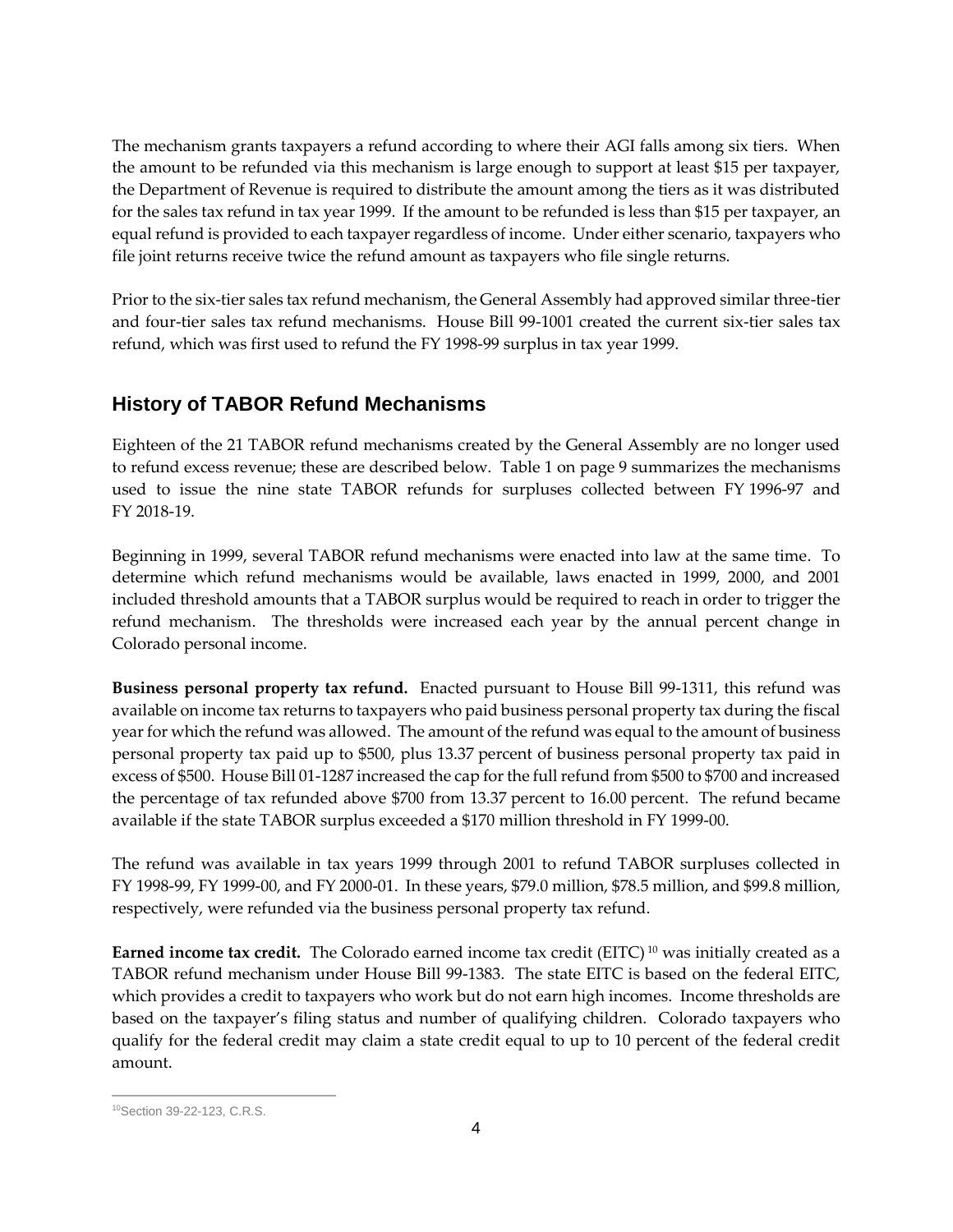The state EITC was initially worth 8.5 percent of the federal EITC under HB 99-1383. This version of the EITC refund mechanism was used to refund \$26.4 million of the FY 1999-00 surplus via tax returns for 1999. House Bill 00-1049 increased the value of the state EITC to 10 percent of the federal EITC; this version was used to refund \$31.0 million and \$32.9 million of the FY 2000-01 and FY 2001-02 surpluses on tax returns for 2000 and 2001, respectively.

Senate Bill 13-001 established a permanent EITC to replace the EITC refund mechanism. The permanent EITC was scheduled to begin in the year following the next year in which the EITC was used to refund a TABOR surplus. The EITC was triggered as a TABOR refund mechanism in tax year 2015; through February 2019, it has refunded \$76.2 million of the FY 2014-15 TABOR surplus. The EITC became a permanent income tax credit beginning in 2016, and is no longer a TABOR refund mechanism.

**Income tax deduction for capital gains on assets purchased prior to 1994.** Enacted pursuant to House Bill 99-1237, this deduction was available to taxpayers earning income from capital gains on assets purchased prior to May 9, 1994. Under preexisting law, capital gains on assets purchased on or after May 9, 1994, and held for at least five years, were not computed as taxable income. HB 99-1237 extended the deduction to capital gains purchased prior to May 9, 1994, if the state TABOR surplus exceeded a \$260 million threshold in FY 1999-00.

The deduction was available in tax years 2000 and 2001 to refund the TABOR surplus collected in FY 1999-00 and FY 2000-01. In these years, \$111.5 million and \$50.5 million, respectively, were refunded via the deduction.

**Interest, dividends, and capital gains income tax deduction.** Enacted pursuant to House Bill 99-1137, this deduction was available to taxpayers earning income from interest, dividends, and net capital gains. Under HB 99-1137, the amount of the deduction was capped at \$1,200 per taxpayer for a single tax year. The cap was raised to \$1,500 per taxpayer pursuant to House Bill 00-1171. The deduction became available if the state TABOR surplus exceeded a \$350 million threshold in FY 2000-01.

The deduction was available in tax years 2000 and 2001 to refund the TABOR surpluses collected in FY 1999-00 and FY 2000-01. In these years, \$44.9 million and \$44.3 million, respectively, were refunded via the deduction.

**Child care expenses income tax credit.** Colorado offers this tax credit in all years; however, an expanded version of the credit was available as a TABOR refund mechanism until it was repealed by Senate Bill 10-212. Pursuant to House Bill 00-1351, the expanded credit was available to taxpayers able to claim a child care expenses tax credit on their federal income tax return, provided that their adjusted gross income was less than \$64,000. The expanded credit was equal to 70 percent of the amount claimed on the taxpayer's federal tax return, plus \$300 for each qualifying child 12 years of age or younger. The base tax credit is available in all years, but the expanded credit was used as a refund mechanism if and only if the state was required to refund a TABOR surplus.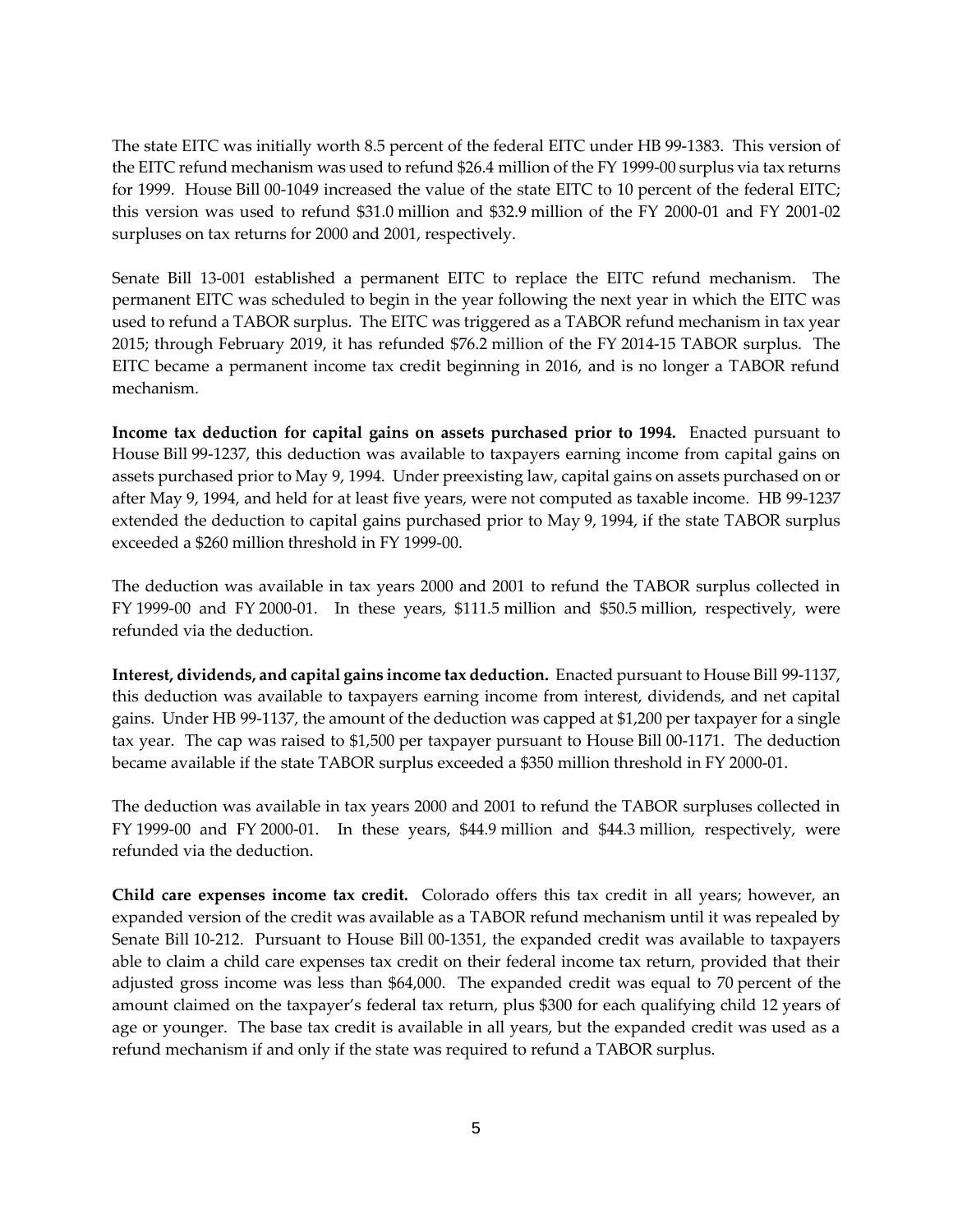The expanded credit was available in tax years 2000 and 2001 to refund TABOR surpluses collected in FY 1999-00 and FY 2000-01. In these years, \$20.4 million and \$25.5 million, respectively, were refunded via the expanded credit.

**Private health care income tax credit.** Enacted pursuant to House Bill 00-1104, this credit was available to taxpayers who obtained private health insurance and who were not covered by an individual health benefit plan or an employee or group health benefit plan during the tax year for which the credit was claimed. The credit was available only to taxpayers with adjusted gross incomes of less than \$25,000, or \$35,000 for residents with dependents. The credit was refundable and capped at \$500 per taxpayer. It became available if the state TABOR surplus exceeded a \$400 million threshold in FY 2000-01.

The credit was available in tax years 2000 and 2001 to refund the TABOR surpluses collected in FY 1999-00 and FY 2000-01. In these years, \$2.8 million and \$2.4 million, respectively, were refunded via the credit.

**Pollution control equipment sales and use tax exemption.** Enacted pursuant to House Bill 00-1257, this exemption was available to consumers of pollution control equipment certified by the Division of Administration in the Department of Public Health and Environment (CDPHE). CDPHE was permitted to certify equipment used to eliminate, reduce, or prevent air, water, or other environmental pollution. Equipment for which a certificate was obtained could be sold or used without being assessed state sales or use tax, though local jurisdictions could continue to levy their own taxes. The exemption became available if the state TABOR surplus exceeded a \$350 million threshold in FY 2000-01.

The exemption was available in FY 2000-01 and FY 2001-02 to refund the TABOR surpluses collected in FY 1999-00 and FY 2000-01, respectively. In FY 2000-01, the exemption refunded \$1.9 million. No taxpayers claimed the exemption in FY 2001-02.

**Rural health care provider income tax credit.** Enacted pursuant to House Bill 00-1063, this credit was available to health care professionals practicing in rural health care professional shortage areas. The nonrefundable credit was equal to one-third of the balance owed on the provider's student loan and allowed any unused credit to be carried forward for a period of ten years. It became available if the state TABOR surplus exceeded a \$285 million threshold in FY 2000-01.

The credit was available in tax years 2000 and 2001 to refund the TABOR surpluses collected in FYs 1999-00 and 2000-01. In these years, \$0.1 million and \$0.2 million, respectively, were refunded via the credit.

**Motor vehicle registration fee reduction.** Enacted pursuant to House Bill 00-1227, this fee reduction was available for registrants of all vehicles. Registration fees for passenger vehicles were reduced to \$2.50, and registration fees for other vehicles were reduced by 25 percent. Vehicle registration fees are paid to the Highway Users Tax Fund (HUTF). To offset the reduction in transportation funds resulting from the registration fee reduction, the State Treasurer diverted an increased share of state sales and use tax revenue to the HUTF. The reduction became available if the state TABOR surplus exceeded a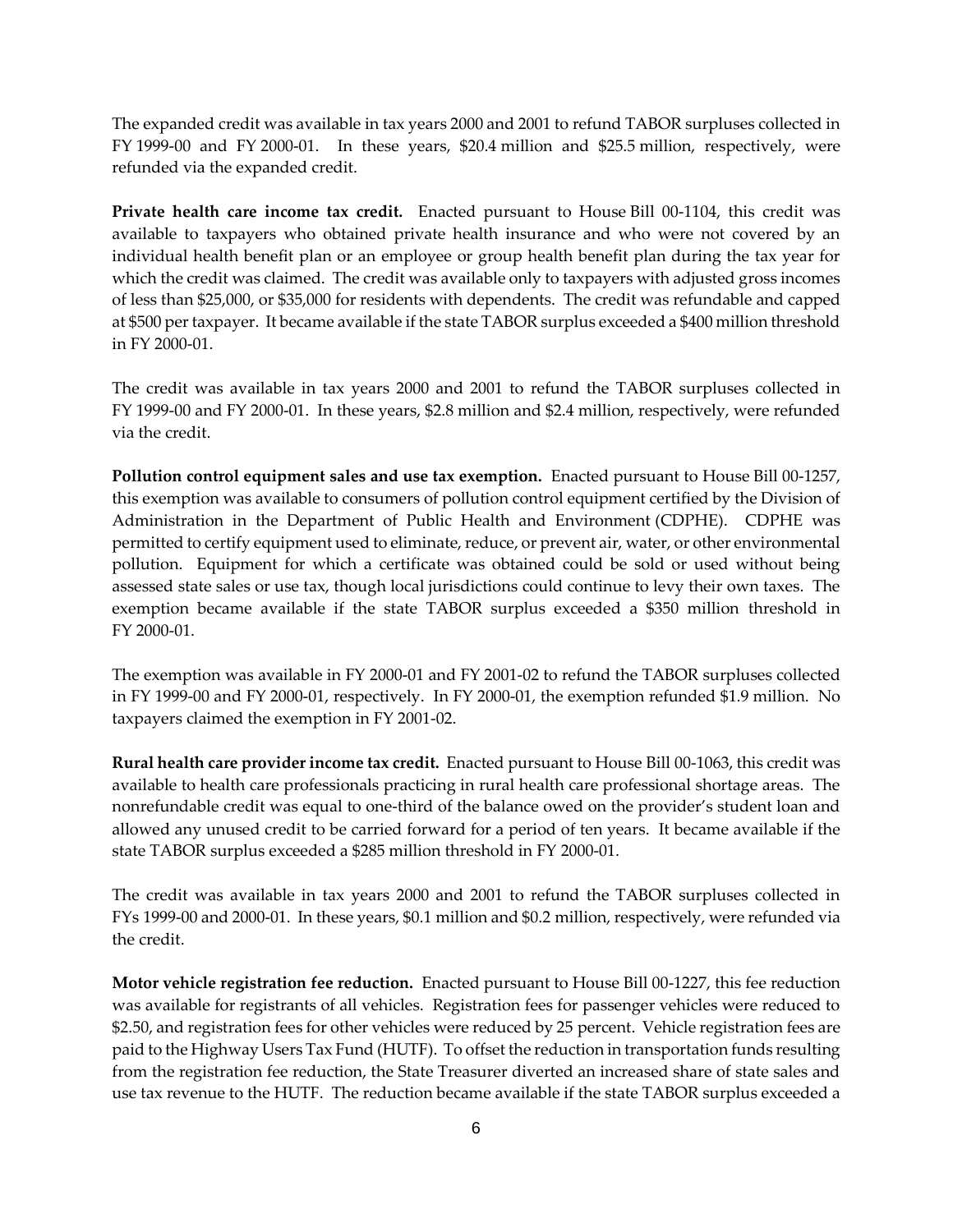\$330 million threshold in FY 2000-01. The reduction was available in FY 2001-02 to refund the FY 2000-01 TABOR surplus, and refunded \$34.0 million.

**Income tax deduction for capital gains on assets sold in 2001 and later.** Enacted pursuant to House Bill 00-1209, this deduction was available to taxpayers earning income from capital gains on transactions occurring on or after January 1, 2001. In order to qualify for the deduction, the taxpayer must have held the asset for a period of more than one year and less than five years; assets held for more than five years qualified for a deduction available under preexisting law. HB 00-1209 extended this deduction if the state TABOR surplus exceeded a \$430 million threshold in FY 2000-01. The deduction was available in tax year 2001 to refund the FY 2000-01 TABOR surplus, and refunded \$27.7 million.

**Heavy-duty truck sales and use tax rate reduction.** Enacted pursuant to House Bill 00-1259, this rate reduction was available to consumers of trucks with gross vehicle weight ratings of 26,000 pounds or greater. When in effect, the sales and use tax on heavy-duty trucks was reduced from the 2.90 percent rate assessed on other tangible personal property to 0.01 percent. The rate reduction became available if the state TABOR surplus exceeded a \$350 million threshold in FY 2000-01. The reduction was available in FY 2001-02 to refund the FY 2000-01 TABOR surplus, and refunded \$5.2 million.

**Charitable contributions income tax deduction.** Enacted pursuant to House Bill 00-1053, this deduction was available to taxpayers who made more than \$500 in charitable contributions but took the standard deduction, rather than the itemized deduction, on their federal income tax return. The deduction was equal to the amount of contributions in excess of \$500 that the taxpayer could have claimed as an itemized deduction on a federal return. The deduction became available if the state TABOR surplus exceeded a \$350 million threshold in FY 2000-01. House Bill 05-1125 lowered the threshold to \$100 million in FY 2006-07. Under Senate Bill 10-212, the deduction is no longer a TABOR refund mechanism but is instead a permanent deduction available on state income tax returns. The deduction was available in tax year 2001 to refund the FY 2000-01 TABOR surplus, and refunded \$2.9 million.

**Income tax credit for contributions to individual development accounts.** Enacted pursuant to House Bill 00-1361, this credit was available to taxpayers who made matching contributions to individual development accounts. Taxpayers with adjusted gross incomes less than or equal to 200 percent of the federal poverty level could create accounts to finance postsecondary education, and taxpayers with adjusted gross incomes less than or equal to 80 percent of the area median income could create accounts to finance the purchase of a home. Money deposited in accounts was eligible to be matched with donor contributions, and donors were eligible to receive the tax credit if the state incurred a sufficient TABOR surplus. The credit was equal to 25 percent of donor contributions, up to \$100,000, and the total amount of credit allowed to all donors was capped at \$5 million for a single tax year. The credit became available if the state TABOR surplus exceeded a \$190 million surplus in FY 2000-01. The credit was available in tax year 2001 to refund the FY 2000-01 TABOR surplus, and refunded \$10,816.

**High Technology Scholarship Program income tax credit.** Enacted pursuant to House Bill 00-1355, this credit was available to taxpayers contributing to the Colorado High Technology Scholarship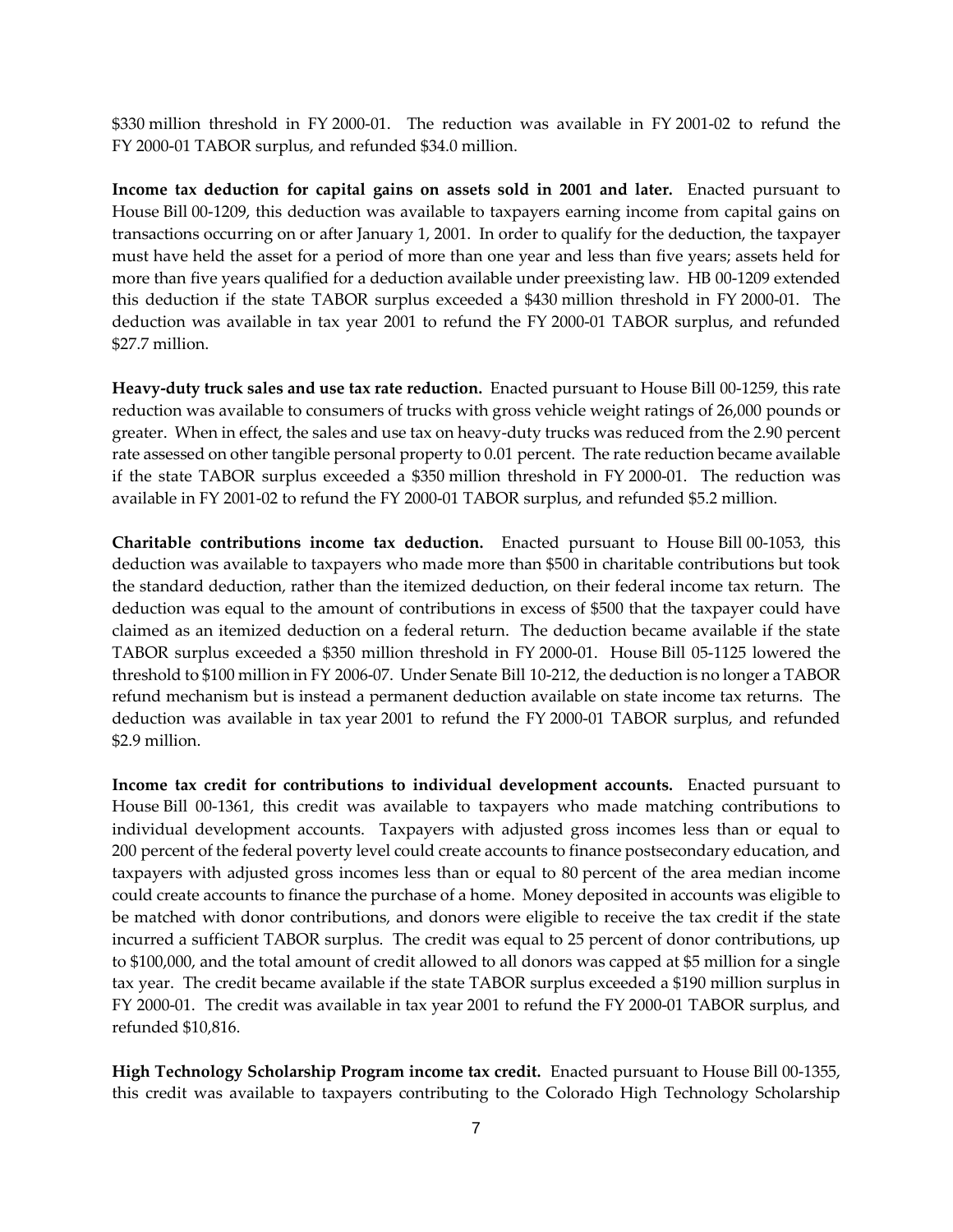Program. The credit was equal to 25 percent of contributions, but not to exceed 15 percent of the taxpayer's income tax liability. The credit became available if the state TABOR surplus exceeded a \$330 million threshold in FY 2000-01. The credit was available in tax year 2001 to refund the FY 2000-01 TABOR surplus, and refunded \$3,343.

**Agricultural value-added income tax credit.** Enacted pursuant to House Bill 01-1086, this credit was available to eligible applicants for agricultural value-added tax credits. Credits were awarded by the Colorado Agricultural Value-Added Development Board in an amount equal to 50 percent of the applicant's investment in value-added agricultural cooperatives, up to \$15,000 per applicant and \$1.5 million per project. The credit became available if the state TABOR surplus exceeded a \$400 million threshold in FY 2000-01. The credit was available in tax year 2001 to refund the FY 2000-01 TABOR surplus, and refunded \$0.5 million.

**Foster care expenses income tax credit.** Enacted pursuant to House Bill 01-1313, this credit was available to each resident individual taxpayer operating a foster care home who incurred nonreimbursed expenses in connection with the operation of the home. The credit was capped at \$500 per home, and became available if the state TABOR surplus exceeded a \$200 million threshold in FY 2001-02. The credit was available in tax year 2001 to refund the FY 2000-01 TABOR surplus, and refunded \$0.2 million.

**Research and development property sales and use tax refund.** Enacted pursuant to House Bill 01-1081, this refund would have been available to taxpayers who paid sales and use tax on tangible personal property used in Colorado for scientific research and development. For FY 2004-05 and subsequent years, the refund would have been equal to the amount of sales and use tax paid on research and development property. The refund was to become available if the state TABOR surplus exceeded a \$358.4 million threshold in FY 2001-02. Because the state did not collect a sufficiently large TABOR surplus while the refund was in statute, it never became available.

**Income tax credit for contributions to the Colorado Institute of Technology.** House Bill 00-1052 created an income tax credit equal to 15 percent of contributions made by taxpayers to the Colorado Institute for Telecommunication Education. However, before the credit became available, Senate Bill 00-183 repealed and reenacted the statutory authority for the institute, changing its name to the Colorado Institute of Technology. Since the Colorado Institute for Telecommunication Education no longer existed in statute, no credits were allowed to be taken for contributions that were made during the 2001 income tax year, when the TABOR surplus would have otherwise triggered the credit. House Bill 02-1059 updated the statute with the correct name. The credit was to become available if the state TABOR surplus exceeded a \$350 million threshold in FY 2001-02. Because the state did not collect a sufficiently large TABOR surplus while the corrected credit was in statute, it never became available.